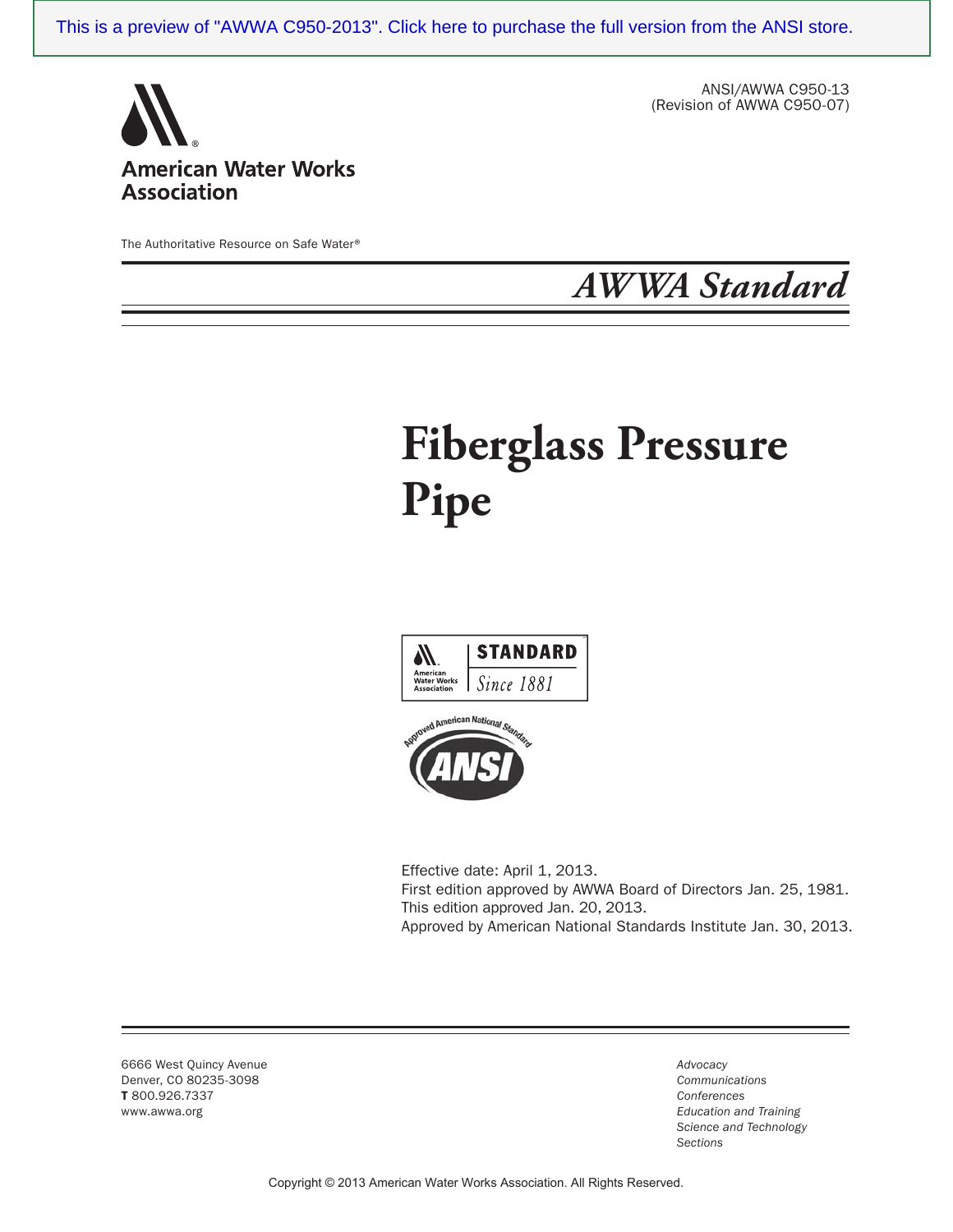#### *AWWA Standard*

This document is an American Water Works Association (AWWA) standard. It is not a specification. AWWA standards describe minimum requirements and do not contain all of the engineering and administrative information normally contained in specifications. The AWWA standards usually contain options that must be evaluated by the user of the standard. Until each optional feature is specified by the user, the product or service is not fully defined. AWWA publication of a standard does not constitute endorsement of any product or product type, nor does AWWA test, certify, or approve any product. The use of AWWA standards is entirely voluntary. This standard does not supersede or take precedence over or displace any applicable law, regulation, or codes of any governmental authority. AWWA standards are intended to represent a consensus of the water supply industry that the product described will provide satisfactory service. When AWWA revises or withdraws this standard, an official notice of action will be placed on the first page of the Official Notice section of Journal - American Water Works Association. The action becomes effective on the first day of the month following the month of Journal - American Water Works Association publication of the official notice.

### *American National Standard*

An American National Standard implies a consensus of those substantially concerned with its scope and provisions. An American National Standard is intended as a guide to aid the manufacturer, the consumer, and the general public. The existence of an American National Standard does not in any respect preclude anyone, whether that person has approved the standard or not, from manufacturing, marketing, purchasing, or using products, processes, or procedures not conforming to the standard. American National Standards are subject to periodic review, and users are cautioned to obtain the latest editions. Producers of goods made in conformity with an American National Standard are encouraged to state on their own responsibility in advertising and promotional materials or on tags or labels that the goods are produced in conformity with particular American National Standards.

CAUTION NOTICE: The American National Standards Institute (ANSI) approval date on the front cover of this standard indicates completion of the ANSI approval process. This American National Standard may be revised or withdrawn at any time. ANSI procedures require that action be taken to reaffirm, revise, or withdraw this standard no later than five years from the date of ANSI approval. Purchasers of American National Standards may receive current information on all standards by calling or writing the American National Standards Institute, 25 West 43rd Street, Fourth Floor, New York, NY 10036; (212) 642-4900, or emailing info@ansi.org.

ISBN-13, print: 978-1-58321-916-4 eISBN-13, electronic: 978-1-61300-213-1 ISBN-10, print: 1-58321-916-1 eISBN-10, electronic: 1-61300-213-0

All rights reserved. No part of this publication may be reproduced or transmitted in any form or by any means, electronic or mechanical, including photocopy, recording, or any information or retrieval system, except in the form of brief excerpts or quotations for review purposes, without the written permission of the publisher.

> Copyright © 2013 by American Water Works Association Printed in USA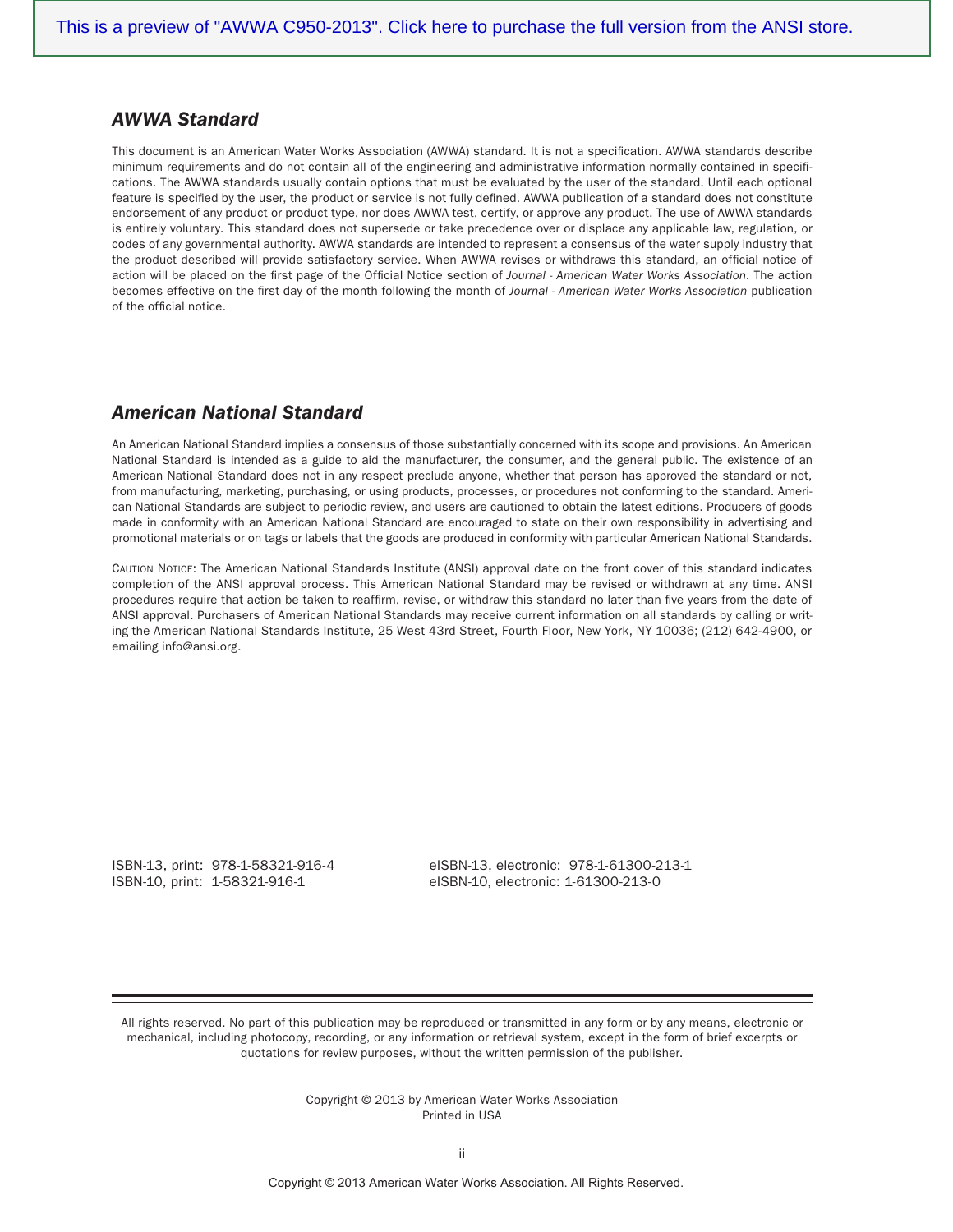# **Committee Personnel**

The AWWA Subcommittee on Revision of C950, which developed this revision, had the following personnel at the time:

## Richard C. Turkopp, *Chair*

| S.D. Curran, Fiberglass Tank & Pipe Institute, Houston, Texas        | (AWWA)  |
|----------------------------------------------------------------------|---------|
| L. Bowles, US Bureau of Reclamation, Denver, Colo.                   | (BUREC) |
| N.E. Kampbell, Rehabilitation Resource Solutions LLC, Hilliard, Ohio | (AWW)   |
| D.P. Kozman, American Water Services, Hilliard, Ohio                 | (AWW)   |
| A.M. May, Alfred M. May Consulting Services, Little Rock, Ark.       | (SPI)   |
| T.J. McGrath, Simpson Gumpertz & Heger Inc., Waltham, Mass.          | (AWWA)  |
| L.E. Pearson, Consultant, Vero Beach, Fla.                           | (SPI)   |
| P.A. Sharff, Simpson Gumpertz & Heger Inc., Waltham, Mass.           | (AWWA)  |
| R.C. Turkopp, Hobas Pipe USA, Houston, Texas                         | (SPI)   |

The AWWA Standards Committee on Thermosetting Fiberglass Reinforced Plastic Pipe, which reviewed and approved this standard, had the following personnel at the time of approval:

### Phillip A. Sharff, *Chair*

## *General Interest Members*

| S.J. Abrera Jr., South Pasadena, Calif.                                  | (AWWA) |
|--------------------------------------------------------------------------|--------|
| J.P. Biro, Houston, Texas                                                | (AWWA) |
| D.M. Flancher,* Standards Engineer Liaison, AWWA, Denver, Colo.          | (AWWA) |
| M.W. Grimm,* The Cadmus Group, Happy Valley, Ore.                        | (AWWA) |
| J.K. Jeyapalan, Dr. Jeyapalan & Associates, New Milford, Conn.           | (AWW)  |
| R.A. Johnson, Russcor Engineering, Naples, Fla.                          | (AWWA) |
| N.E. Kampbell, Rehabilitation Resource Solutions LLC, Hilliard, Ohio     | (AWWA) |
| T.J. McGrath, <sup>†</sup> Simpson Gumpertz & Heger Inc., Waltham, Mass. | (AWWA) |
| R.S. Morrison, Jason Consultants, Washington, D.C.                       | (AWWA) |
| L.E. Pearson, Vero Beach, Fla.                                           | (AWWA) |
| P.A. Sharff, Simpson Gumpertz & Heger Inc., Waltham, Mass.               | (AWWA) |

<sup>\*</sup> Liaison, nonvoting

<sup>†</sup>Alternate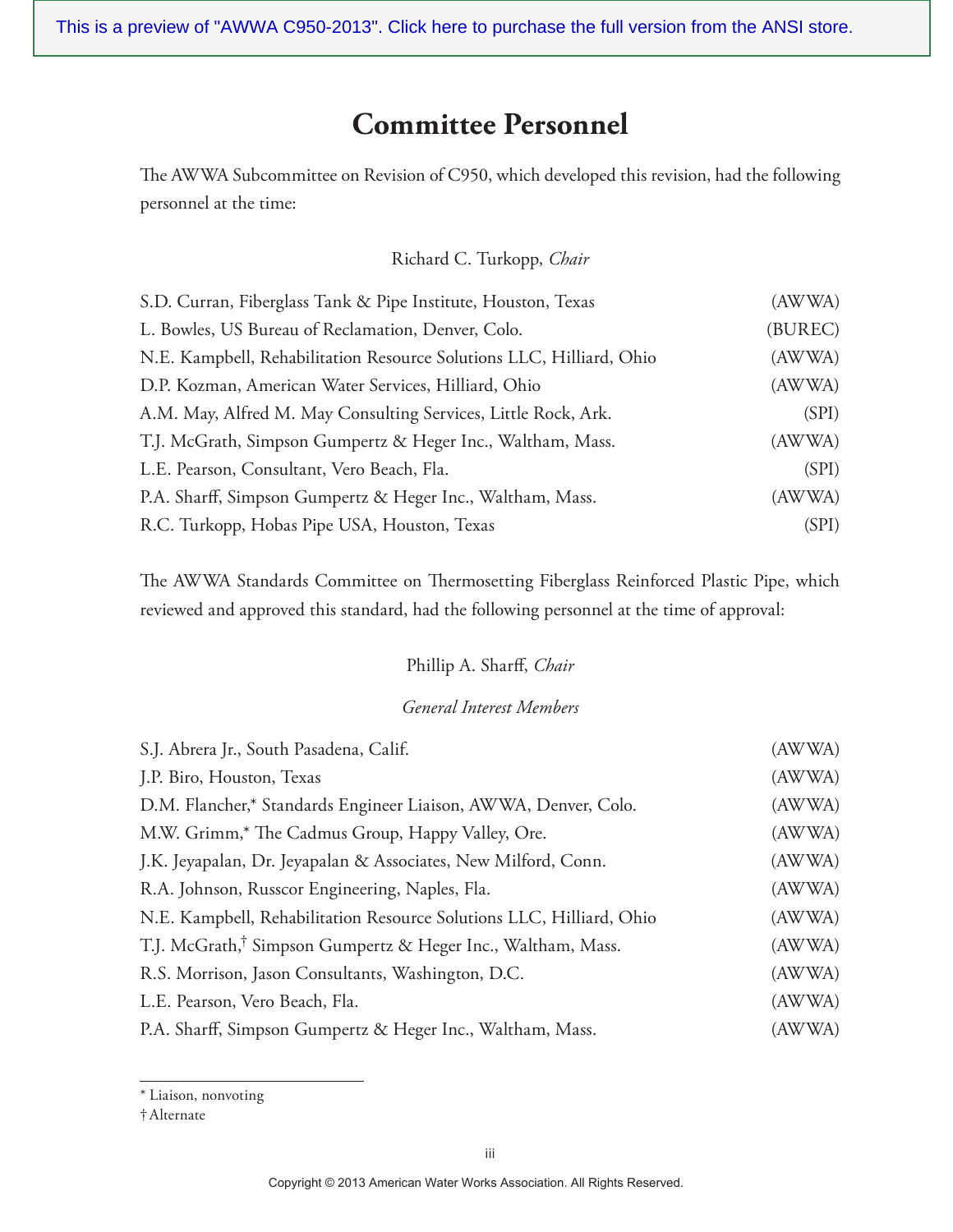# *Producer Members*

| S.D. Curran, Fiberglass Tank & Pipe Institute, Houston, Texas | (AWWWA) |
|---------------------------------------------------------------|---------|
| W. McCann, RF & H, Jacksonville, Fla.                         | (AWWWA) |
| M.J. Warner, Ameron International, Phoenix, Ariz.             | (AWWWA) |
| R.C. Turkopp, Hobas Pipe USA, Houston, Texas                  | (SPI)   |
| S.A. Khan,* Amiantit Fiberglass, Dammam, Saudi Arabia         | (AWWWA) |
| M. Turk,* Future Pipe Industries Inc., Houston, Texas         | (AWWWA) |
| User Members                                                  |         |

| P.A. Fragassi, Winthrop Harbor, Ill.               | (AWWA)  |
|----------------------------------------------------|---------|
| L. Bowles, US Bureau of Reclamation, Denver, Colo. | (BUREC) |

<sup>\*</sup> Nonvoting member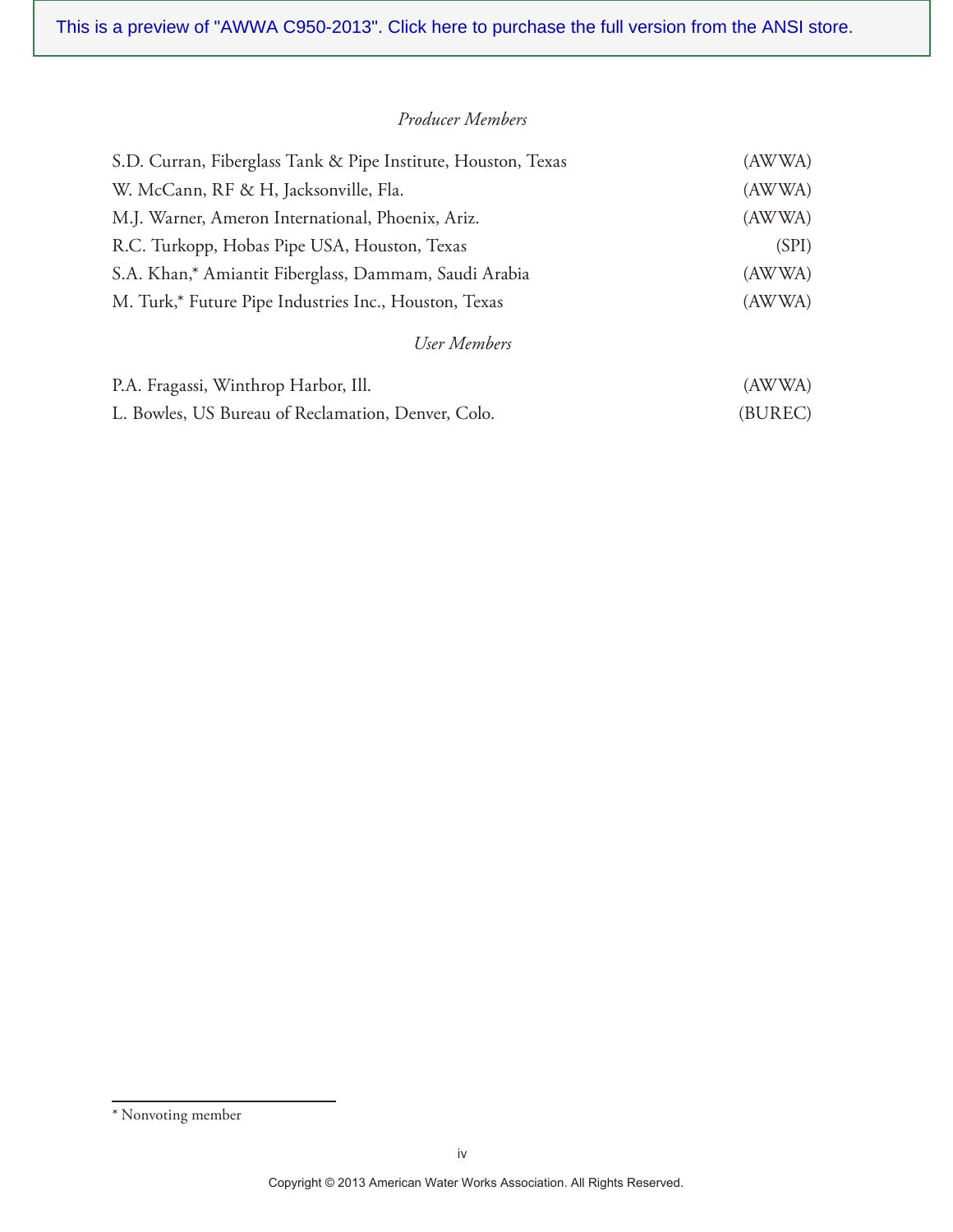# **Contents**

*All AWWA standards follow the general format indicated subsequently. Some variations from this format may be found in a particular standard.*

| SEC.            | PAGE                                                        | SEC.          |                                   | PAGE |
|-----------------|-------------------------------------------------------------|---------------|-----------------------------------|------|
| <b>Foreword</b> |                                                             | 4.4           |                                   |      |
| L               |                                                             | 4.5           |                                   |      |
| I.A             |                                                             | 4.6           |                                   |      |
| I.B             |                                                             | 4.7           |                                   |      |
| I.C             |                                                             | 4.8           | Long-Term Ring-Bending Strain  14 |      |
| $\rm II$        |                                                             | 4.9           | Joint Types and Requirements 14   |      |
| II.A            | Nominal Metric Pipe Sizes,<br>Dimensions, and Tolerances ix | $\mathbf 5$   | Verification                      |      |
| Ш               |                                                             | 5.1           |                                   |      |
|                 | III.A Purchaser Options and                                 | 5.2           |                                   |      |
|                 |                                                             | 6             | <b>Delivery</b>                   |      |
|                 | III.B Manufacturer Options and                              | 6.1           |                                   |      |
|                 |                                                             | 6.2           |                                   |      |
|                 |                                                             | 6.3           |                                   |      |
| IV              |                                                             |               |                                   |      |
| V               |                                                             | <b>Tables</b> |                                   |      |

# *Standard*

| $1 -$          | General      |  |
|----------------|--------------|--|
| 1.1            |              |  |
| 1.2            |              |  |
| 1.3            |              |  |
| $\mathbf{2}$   |              |  |
| 3              |              |  |
| $\overline{4}$ | Requirements |  |
| 4.1            |              |  |
|                |              |  |
| 4.2            |              |  |

| SEC.           | PAGE                                                                                                       |
|----------------|------------------------------------------------------------------------------------------------------------|
| 4.4            |                                                                                                            |
| 4.5            |                                                                                                            |
| 4.6            |                                                                                                            |
| 4.7            | 14                                                                                                         |
| 4.8            | Long-Term Ring-Bending Strain<br>14                                                                        |
| 4.9            | Joint Types and Requirements 14                                                                            |
| 5              | <b>Verification</b>                                                                                        |
| 5.1            | Inspection and Testing 16                                                                                  |
| 5.2            | Rejection and Retesting 26                                                                                 |
| 6              | <b>Delivery</b>                                                                                            |
| 6.1            |                                                                                                            |
| 6.2            |                                                                                                            |
| 6.3            | Affidavit of Compliance  27                                                                                |
| <b>Tables</b>  |                                                                                                            |
| 1              | Dimensions for Inside Diameter Series                                                                      |
| $\overline{c}$ | Metric Dimensions for Inside Diameter                                                                      |
| 3              | Dimensions for Outside Diameter<br>(OD) Series Pipe With Steel-Pipe<br>Equivalent (IPS) ODs  10            |
| 4              | Dimensions for Outside Diameter<br>(OD) Series Pipe With Cast-Iron<br>(Ductile-Iron)-Pipe Equivalent<br>11 |
| 5              | Metric Dimensions for Outside<br>Diameter (OD) Series Pipe<br>12                                           |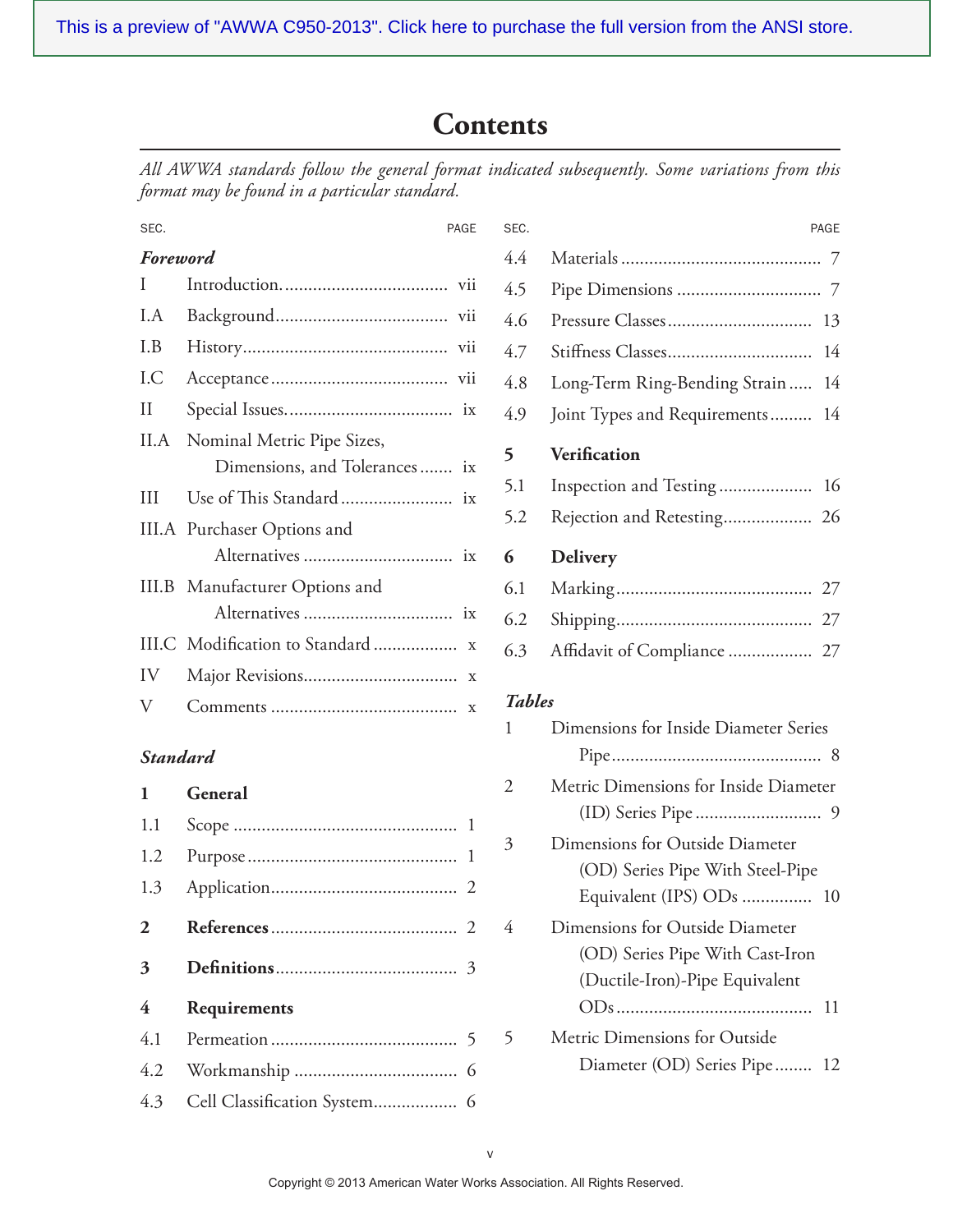| 6    | Metric Dimensions for Outside         | 10.B | Minimum Hoop Tensile Strength      |
|------|---------------------------------------|------|------------------------------------|
|      | Diameter (OD) Series Pipe             |      | Requirements (from Eq 2)           |
|      | With Ductile-Iron Pipe                |      |                                    |
|      | Equivalent ODs  13                    |      | 11.A Minimum Axial Strength        |
|      | <b>Hydrostatic Leak Test Pressure</b> |      | Requirements (lbf /in. of          |
|      |                                       |      |                                    |
| 8    | Minimum Pipe Stiffness Requirements   | 11.B | Minimum Axial Strength             |
|      | for 5 Percent Deflection 18           |      | Requirements (N/mm of              |
| 9    | Ring Deflection Without Damage or     |      |                                    |
|      |                                       | 12   | Beam Strength Requirements 25      |
| 10.A | Minimum Hoop Strength                 | 13   | Minimum Axial Compressive Strength |
|      | Requirements (from Eq 2)              |      |                                    |
|      |                                       |      |                                    |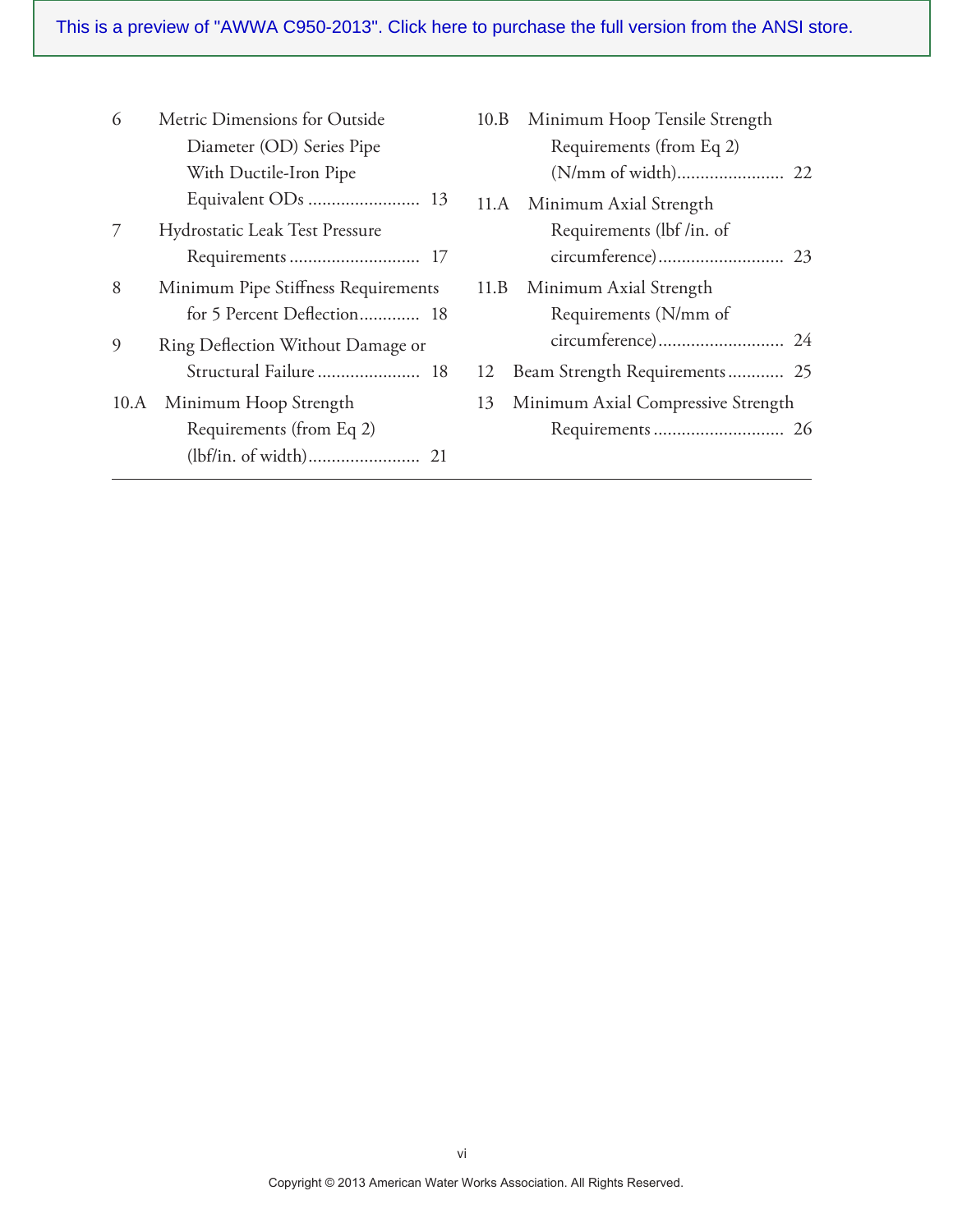# **Foreword**

*This foreword is for information only and is not a part of ANSI\*/AWWA C950.*

#### **I. Introduction.**

I.A. *Background.* This standard provides direction and guidance in selecting and purchasing fiberglass pipe for use as pressure pipe in water distribution (including services) and transmission systems for both aboveground and belowground installations.

This standard describes 1-in. through 156-in. (25-mm through 4,000-mm) diameter pressure pipes. The primary materials used are thermosetting polyester or epoxy resins, glass-fiber reinforcement, and, if used, aggregate. There are nine pressure classes, which range from 50 psi through 450 psi (345 kPa through 3,103 kPa), in 50-psi (345-kPa) increments. Stiffness classes described are 9, 18, 36, and 72 psi (62, 124, 248, and 496 kPa). This standard may be used to the extent applicable for other sizes, pressure classes, and stiffness classes.

I.B. *History.* In June 1971, the AWWA Engineering and Construction Technical and Professional Committee organized the Reinforced Plastics Committee to evaluate both the use of reinforced plastics in the water-supply industry and the need for appropriate AWWA standards. The Reinforced Plastics Committee found sufficient use and interest to support a recommendation that a standard be developed for fiberglass pipe. The Standards Council authorized the formation of the Standards Committee on Thermosetting Fiberglass Reinforced Plastic Pipe in October 1972, and committee organization was completed in December 1974. The first edition of the standard was approved by the AWWA Board of Directors on Jan. 25, 1981. Subsequent editions were approved on June 23, 1988; Jan. 22, 1995; June 17, 2001; and Jan. 21, 2007. This edition was approved on Jan. 20, 2013

I.C. *Acceptance.* In May 1985, the US Environmental Protection Agency (USEPA) entered into a cooperative agreement with a consortium led by NSF International (NSF) to develop voluntary third-party consensus standards and a certification program for direct and indirect drinking water additives. Other members of the original consortium included the American Water Works Association Research Foundation (AwwaRF, now Water Research Foundation) and the Conference of State Health and Environmental Managers (COSHEM). The American Water Works Association and the Association of State Drinking Water Administrators (ASDWA) joined later.

<sup>\*</sup> American National Standards Institute, 25 West 43rd Street, Fourth Floor, New York, NY 10036.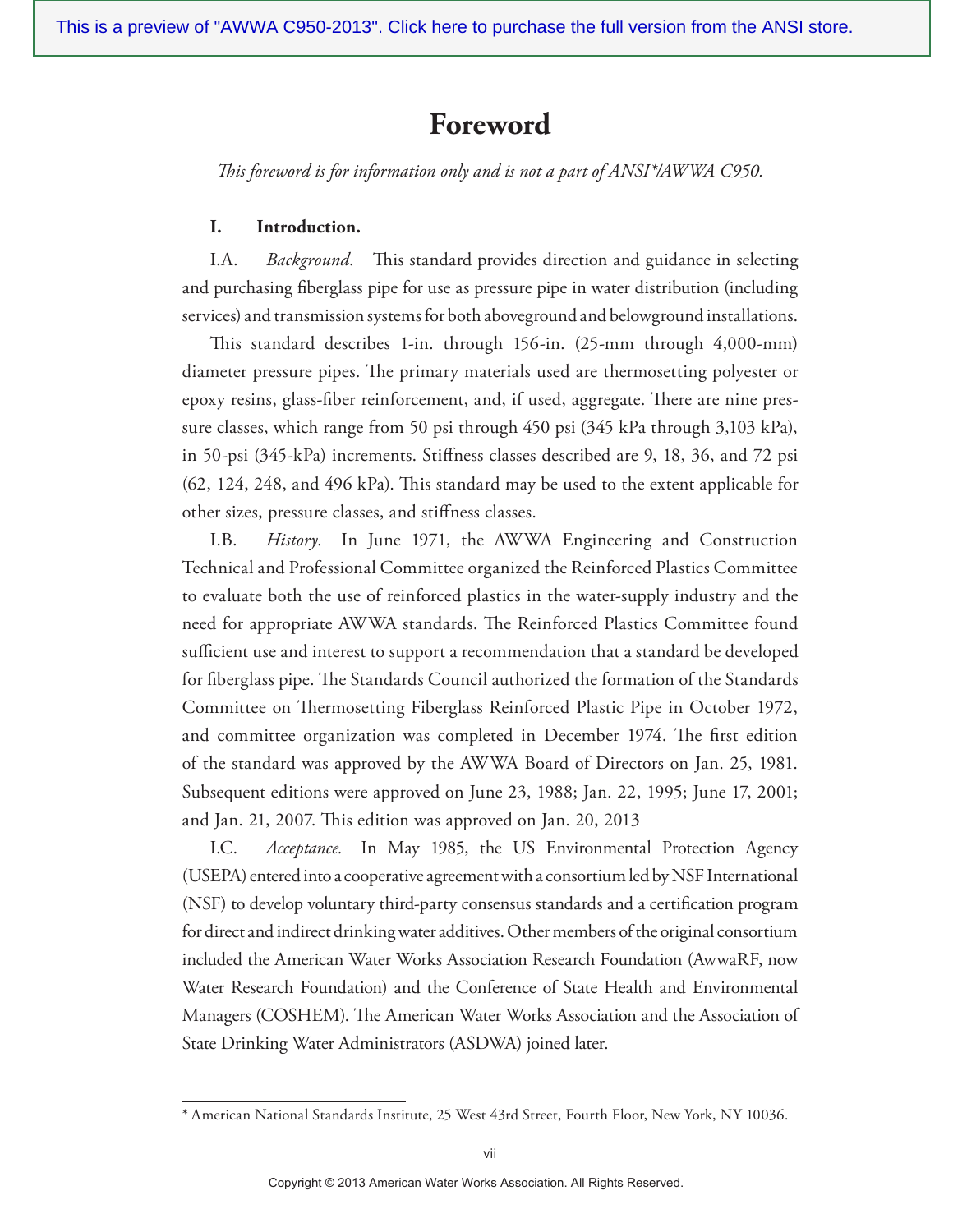In the United States, authority to regulate products for use in, or in contact with, drinking water rests with individual states.\* Local agencies may choose to impose requirements more stringent than those required by the state. To evaluate the health effects of products and drinking water additives from such products, state and local agencies may use various references, including

1. An advisory program formerly administered by USEPA, Office of Drinking Water, discontinued on Apr. 7, 1990.

2. Specific policies of the state or local agency.

3. Two standards developed under the direction of NSF, NSF†/ANSI‡ 60, Drinking Water Treatment Chemicals—Health Effects, and NSF/ANSI 61, Drinking Water System Components—Health Effects.

4. Other references, including AWWA standards, *Food Chemicals Codex*, *Water Chemicals Codex*, § and other standards considered appropriate by the state or local agency.

Various certification organizations may be involved in certifying products in accordance with NSF/ANSI 61. Individual states or local agencies have authority to accept or accredit certification organizations within their jurisdiction. Accreditation of certification organizations may vary from jurisdiction to jurisdiction.

Annex A, "Toxicology Review and Evaluation Procedures," to NSF/ANSI 61 does not stipulate a maximum allowable level (MAL) of a contaminant for substances not regulated by a USEPA final maximum contaminant level (MCL). The MALs of an unspecified list of "unregulated contaminants" are based on toxicity testing guidelines (noncarcinogens) and risk characterization methodology (carcinogens). Use of Annex A procedures may not always be identical, depending on the certifier.

ANSI/AWWA C950 does not address additives requirements. Thus, users of this standard should consult the appropriate state or local agency having jurisdiction in order to

1. Determine additives requirements, including applicable standards.

2. Determine the status of certifications by all parties offering to certify products for contact with, or treatment of, drinking water.

3. Determine current information on product certification.

<sup>\*</sup> Persons outside the United States should contact the appropriate authority having jurisdiction. †NSF International, 789 N. Dixboro Road, Ann Arbor, MI 48105.

<sup>‡</sup>American National Standards Institute, 25 West 43rd Street, Fourth Floor, New York, NY 10036.

<sup>§</sup>Both publications available from National Academy of Sciences, 500 Fifth Street, N.W., Washington, DC 20001.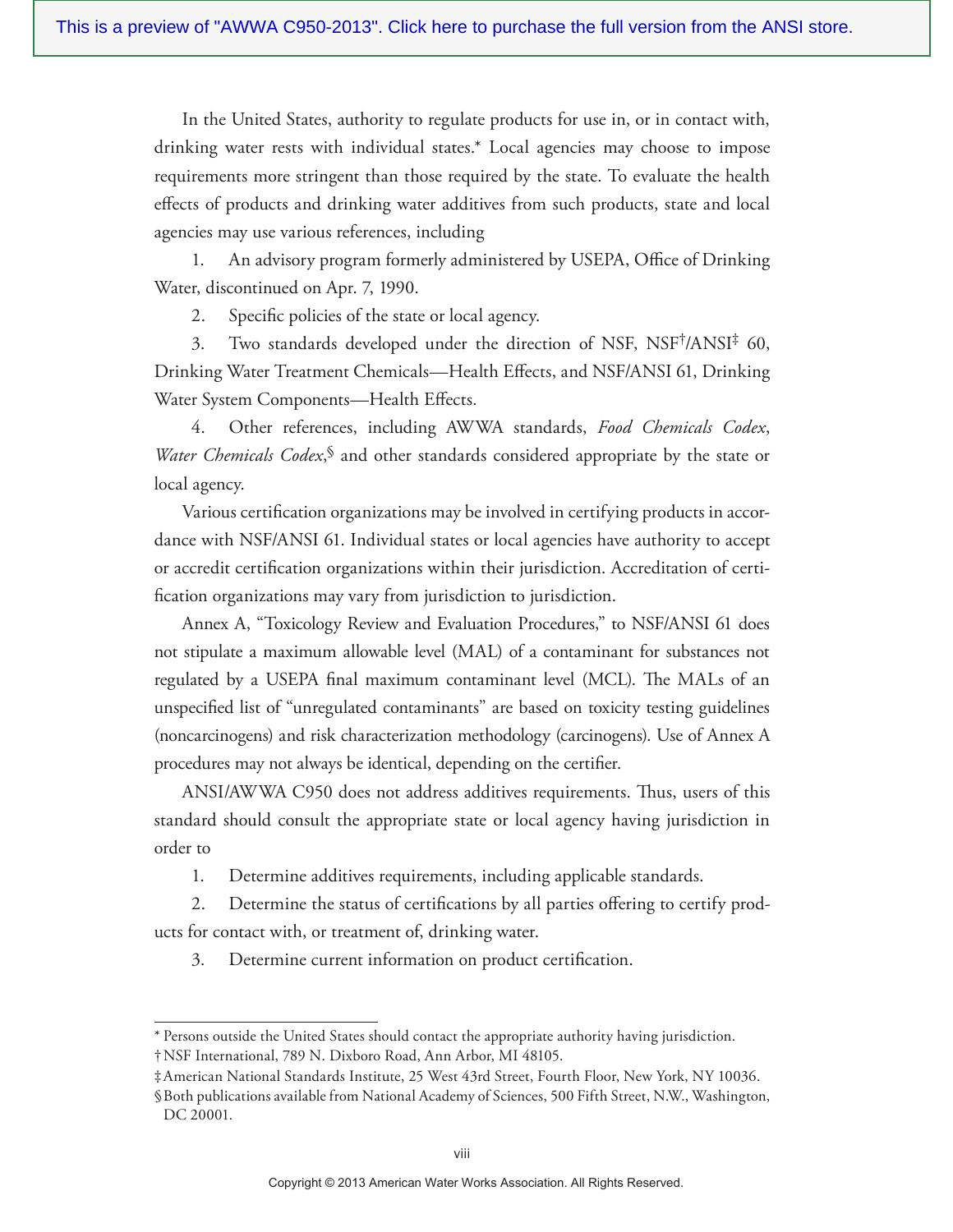### **II. Special Issues.**

II.A. *Nominal Metric Pipe Sizes, Dimensions, and Tolerances.* Nominal metric pipe sizes, dimensions, and tolerances were obtained from ISO and CEN product standards for fiberglass pipes.

**III. Use of This Standard.** It is the responsibility of the user of an AWWA standard to determine that the products described in that standard are suitable for use in the particular application being considered.

III.A. *Purchaser Options and Alternatives.* The following items should be covered by the purchaser:

1. Standard used—that is, ANSI/AWWA C950, Fiberglass Pressure Pipe, of latest revision.

- 2. Specific service and installation considerations.
- 3. Lineal feet of each pressure and stiffness class and size.
- 4. Details of other federal, state or provincial, and local requirements (Sec. 4.4.1).
- 5. Pipe diameter size and series (Sec. 4.5.1).
- 6. Pressure classes (Sec. 4.6).
- 7. Stiffness classes (Sec. 4.7).
- 8. Whether plant inspection is required (Sec. 5.1.1).

The purchaser may also specify the following:

1. Line layout showing pressure zones, including applicable design and transient pressures within zones and points of change between zones.

2. Cell classification (Sec. 4.3).

- 3. Standard laying lengths (Sec. 4.5.2).
- 4. Joint configuration (Sec. 4.9).

III.B. *Manufacturer Options and Alternatives.* The following items should be provided by the manufacturer:

- 1. Nominal wall thickness.
- 2. Weight.
- 3. Total quantity of jointing materials and field allowances.
- 4. Cell classification (Sec. 4.3).
- 5. Stiffness class (Sec. 4.7).
- 6. Joint details (Sec. 4.9).

When requested by the purchaser, it is understood the manufacturer will also supply the following:

- 1. Special design calculations.
- 2. Special lengths (Sec. 4.5.2).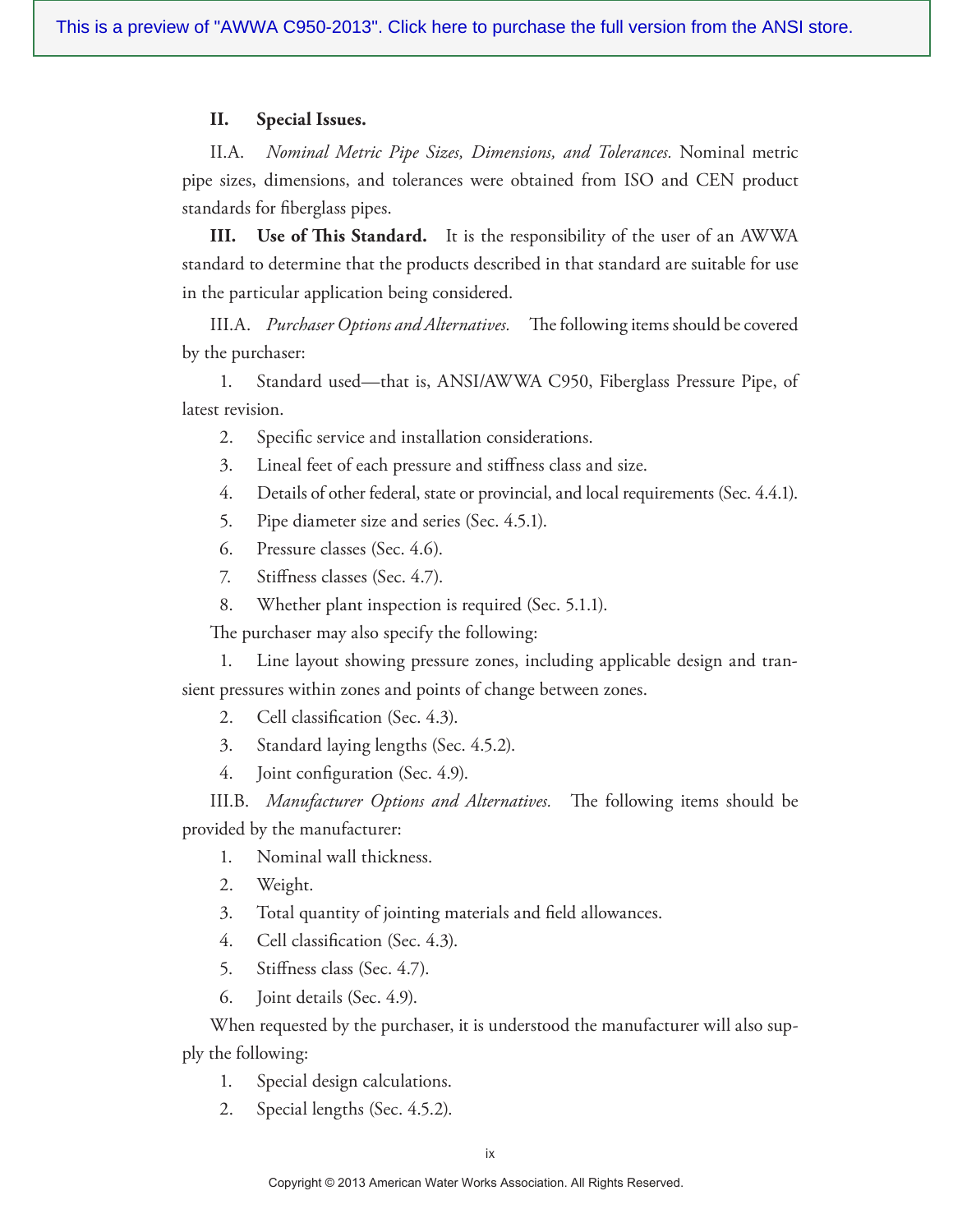- 3. Special preparations needed for shipment (Sec. 6.2).
- 4. Affidavit of compliance (Sec. 6.3).

III.C. *Modification to Standard.* Any modifications to the provisions, definitions, or terminology in this standard must be provided by the purchaser or manufacturer.

**IV. Major Revisions.** Major revisions made to the standard in this edition include the following:

1. Wording changes to clarify "production run" and materials permitted.

2. The mandatory hydrotesting diameter was increased from 54 in. to 96 in.

3. The hydrotesting pressure for diameters greater than 54 in. is 1.5× to better reflect current equipment capabilities available in the industry.

**V. Comments.** If you have any comments or questions about this standard, please call AWWA Engineering & Technical Services at 303.794.7711, FAX at 303.795.7603, write to the group at 6666 West Quincy Avenue, Denver, CO 80235- 3098; or email standards@awwa.org.